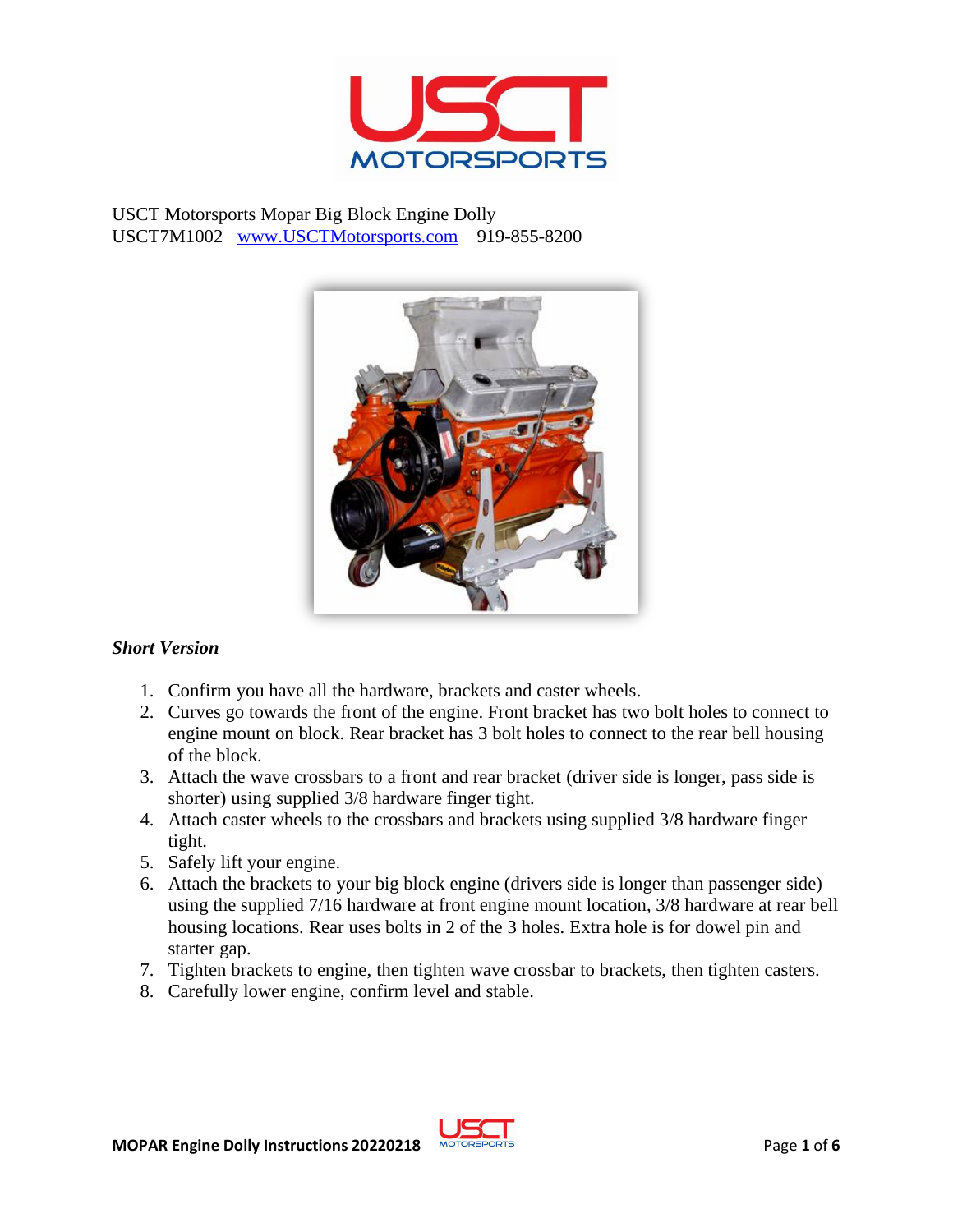

# *Long Version*

Thank you for purchasing the finest Engine Dolly available. USCT Motorsports takes great pride in producing the best tools and products possible. If you have any questions about one of our products or a suggestion for how we can make something better, please do not hesitate to call. You can also call just to say Hi, or tell us how the installation went. We're car folks too!

# Confirm you have all the hardware, brackets and caster wheels.



| (2) Front Brackets, 1 left and 1 right | $(24)$ 3/8 X 1" Bolts  |
|----------------------------------------|------------------------|
| (2) Rear Brackets, 1 left and 1 right  | $(54)$ 3/8 Washers     |
| (2) Wave connectors                    | $(26)$ 3/8 Nuts        |
| (4) swivel caster wheels               | $(2)$ 3/8 X 3/4" Bolts |
| $(4)$ 7/16 X 1 3/4" Bolts              | $(2)$ 3/8 X 2" Bolts   |
| $(4)$ 7/16 Nuts                        | (1) Instructions       |
| $(8)$ 7/16 Washers                     |                        |

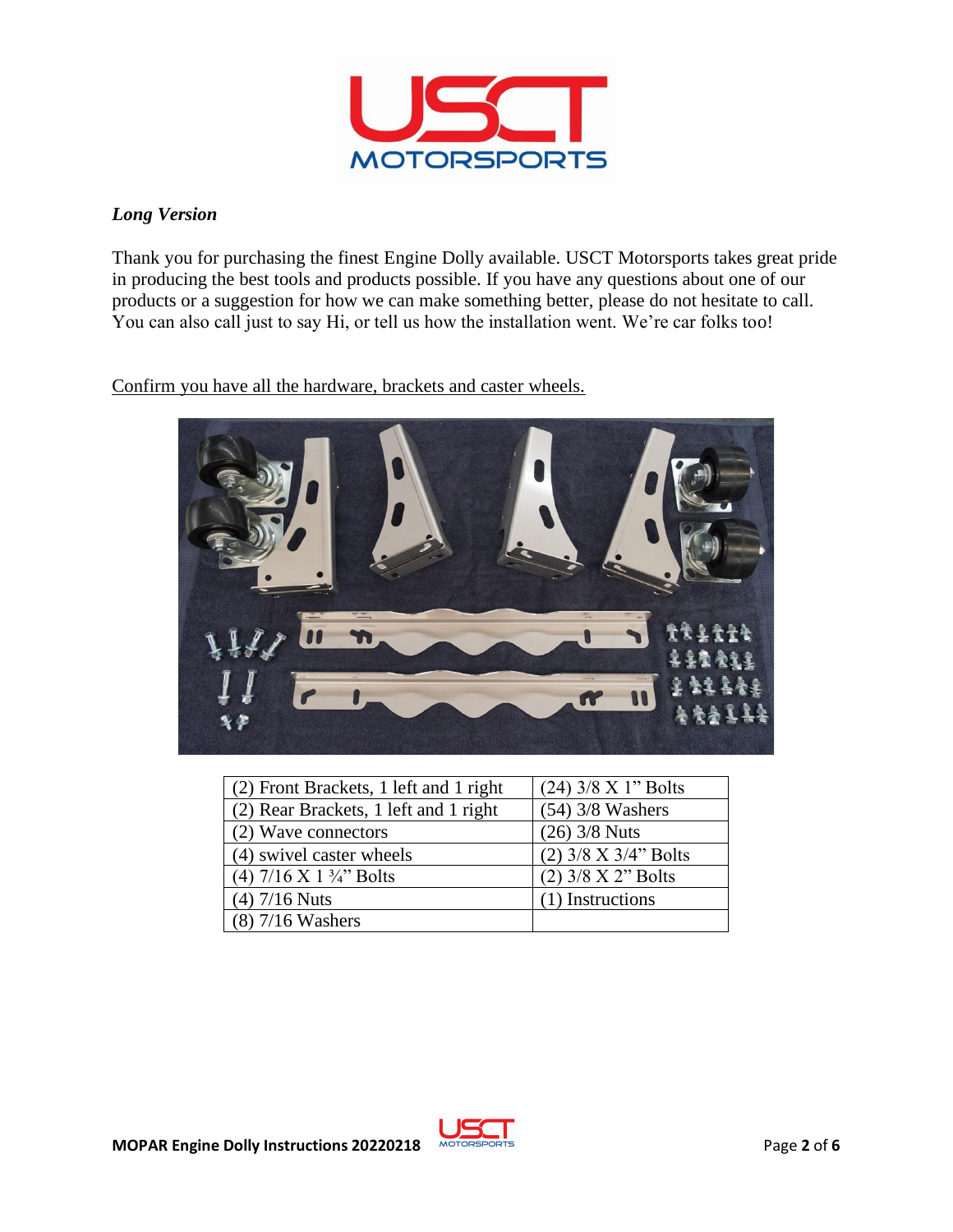

#### Assemble the parts on a table in the correct orientation

The front engine brackets have two bolt holes. These attach to the block at the motor location. The rear brackets have three bolt holes and attach using two of them at the rear bell housing (the extra hole is for a dowel pin on the passenger side and is where the start gap is located on the drive side.



Tip for correct orientation: Curves face forward, bolt holes point in towards block. The wave connectors have multiple mounting holes and use the caster wheel plate to clamp the brackets, casters and wave connectors together.

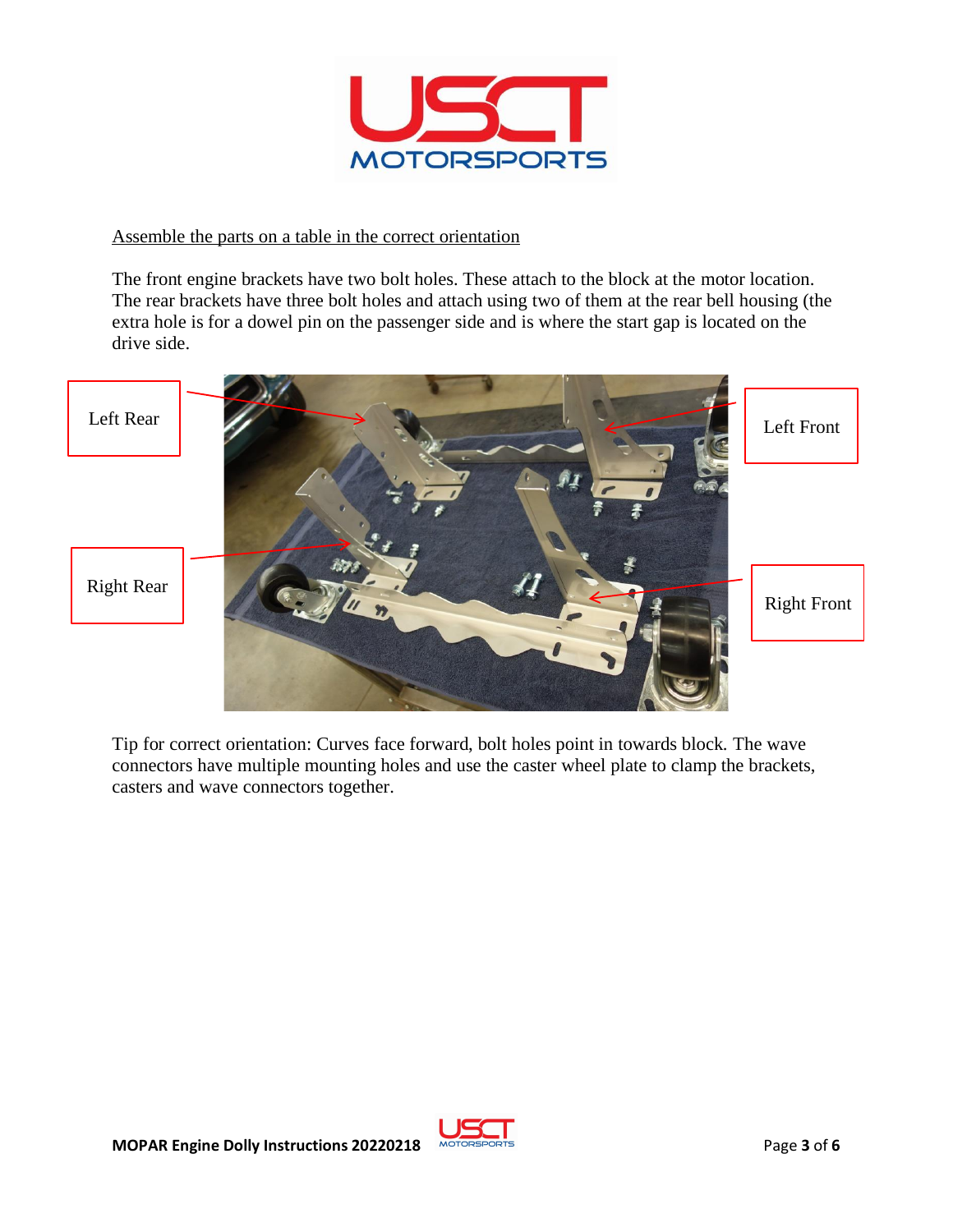

## Attach the Left (driver) side wave connector to the left front and rear brackets

The driver side of the engine dolly will need to be longer when attached to the engine. The rear holes in the wave connector are slotted so the rear brackets can be adjusted to be longer on the left (driver) side, shorter on the right (passenger) side.



Place the left (driver) wave connector over the bottom front and rear brackets and attach using two (2) 3/8 bolt/washer/nuts in each bracket. Make them finger tight so you can adjust after mounting to engine block if needed.

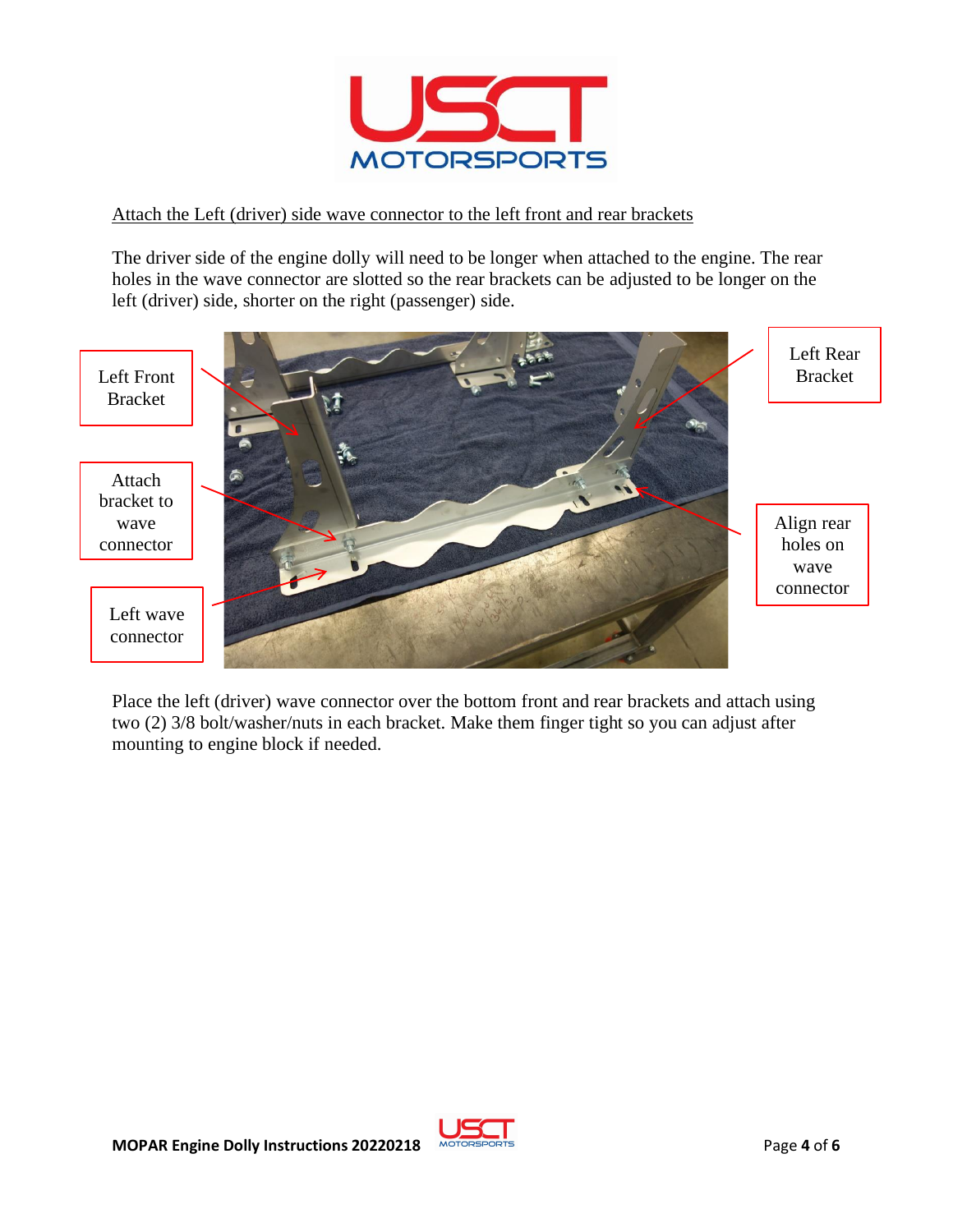

## Attach the Right (passenger) side wave connector to the right front and rear brackets

The passenger side of the engine dolly will need to be shorter when attached to the engine. The rear holes in the wave connector are slotted so the rear brackets can be adjusted to be shorter on the right (passenger) side.



Place the right (passenger) wave connector over the bottom front and rear brackets and attach using two (2) 3/8 bolt/washer/nuts in each bracket. Make them finger tight so you can adjust later after bolting to the engine if needed.